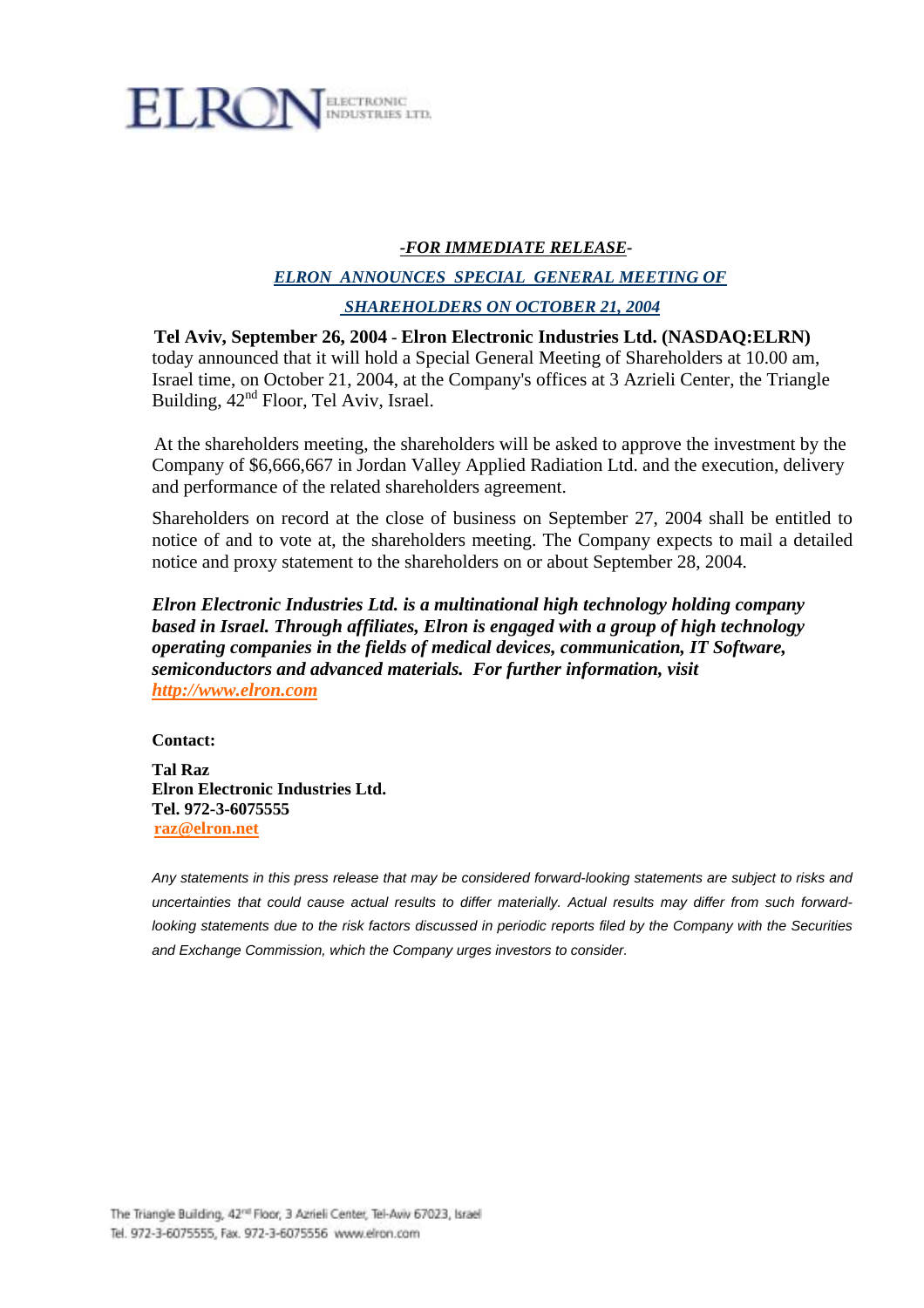Tel-Aviv September 28, 2004

Dear Shareholder:

You are cordially invited to attend the Company's Special Meeting of Shareholders to be held at 10:00 a.m., Israel time, October 21, 2004, at the Company's offices at 3 Azrieli Center, the Triangle Building,  $42<sup>nd</sup>$  Floor, Tel-Aviv, Israel. At this meeting you will be asked to approve the investment by the Company of \$6,666,667 in Jordan Valley Applied Radiation Ltd. and the execution, delivery and performance of the related shareholders agreement.

For the reasons set forth in the accompanying Proxy Statement, the Board of Directors recommends that you vote "FOR" the resolution, specified on the enclosed form of proxy.

We look forward to greeting those shareholders present at the meeting personally; however, whether or not you plan to be with us at the meeting, it is important that your shares be represented. Accordingly, you are kindly requested to sign, date and mail the enclosed proxy in the envelope provided, at your earliest convenience, so that the proxy is received at the Company's offices no later than forty-eight hours before the meeting.

Thank you for your cooperation.

Very truly yours,

AMI EREL DORON BIRGER

*Chairman of the Board of Directors President & Chief Executive Officer*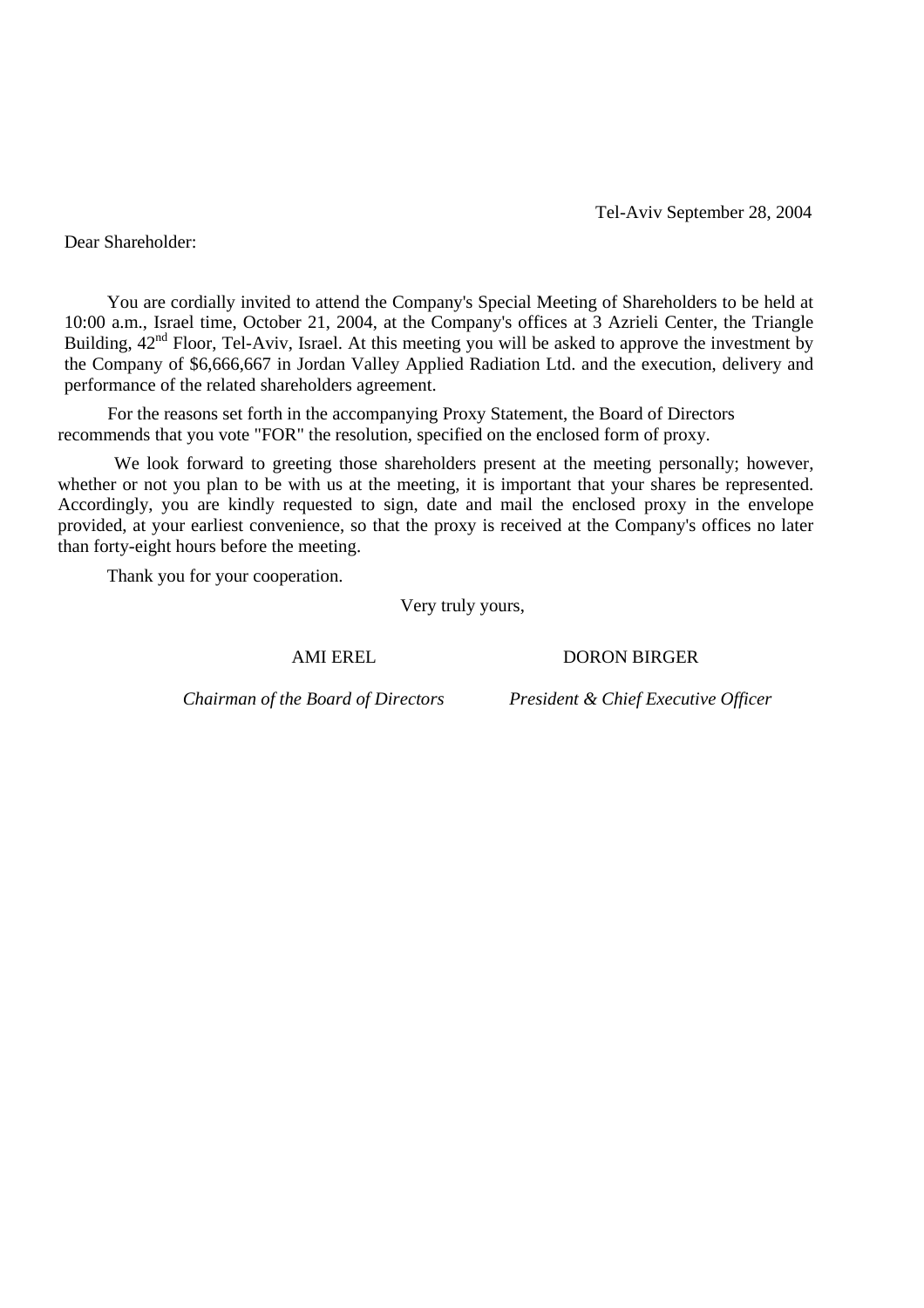# **ELRON ELECTRONIC INDUSTRIES LTD. NOTICE OF SPECIAL GENERAL MEETING OF SHAREHOLDERS**

Tel-Aviv, Israel September 28, 2004

Notice is hereby given that a Special General Meeting of Shareholders (the "Special Meeting") of Elron Electronic Industries Ltd. (the "Company") will be held at the Company's offices at 3 Azrieli Center, the Triangle Building, 42nd Floor, Tel-Aviv, Israel, at 10 a.m., Israel time, on October 21, 2004. At the Special Meeting, the shareholders will be asked to approve the investment by the Company of \$6,666,667 in Jordan Valley Applied Radiation Ltd. and the execution, delivery and performance of the related shareholders agreement.

Shareholders of record at the close of business on September 27, 2004 are entitled to notice of, and to vote at, the Special Meeting. All shareholders are cordially invited to attend the Special Meeting in person.

Shareholders who are unable to attend the Special Meeting in person are kindly requested to complete, date and sign the enclosed form of proxy and return it promptly in the pre-addressed envelope provided. No postage is required if mailed in the United States. The Company must receive proxies at its office by 10:00 a.m., Israel time, on October 19, 2004. Shareholders may revoke their proxies by providing written notice to the Company no later than 48 hours prior to the Special Meeting. Shareholders who attend the Special Meeting may revoke their proxies and vote their shares in person.

Joint holders of shares should take note that, pursuant to Article 56 of the Articles of Association of the Company, the vote of the senior of joint holders of any share who tenders a vote, whether in person or by proxy, will be accepted to the exclusion of the vote(s) of the other joint holder(s) of the share, and for this purpose, seniority will be determined by the order in which the names are listed in the Register of Shareholders.

By Order of the Board of Directors,

AMI EREL DORON BIRGER

*Chairman of the Board of Directors President & Chief Executive Officer*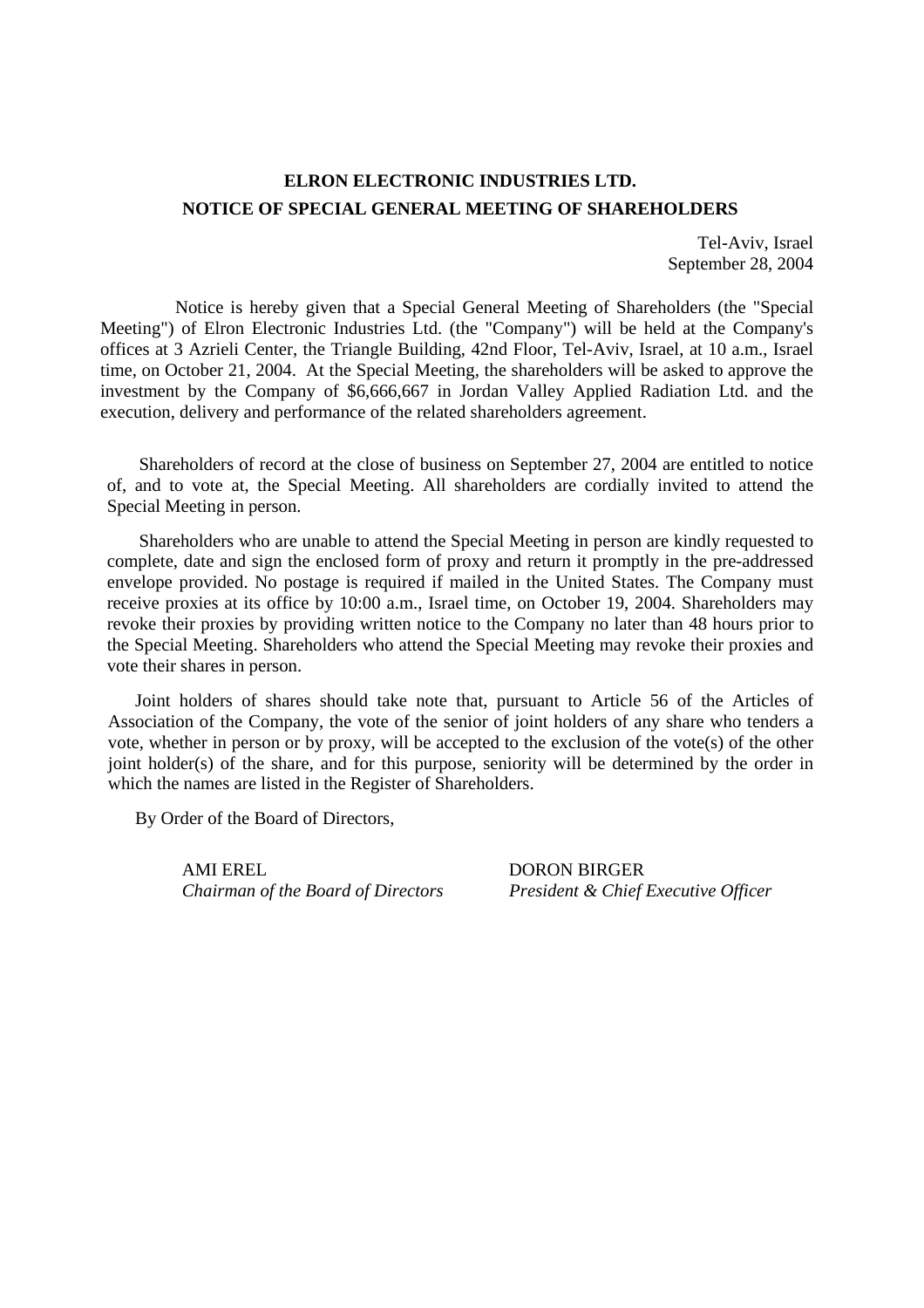## **ELRON ELECTRONIC INDUSTRIES LTD. 3 Azrieli Center The Triangle Building, 42nd Floor Tel-Aviv, Israel**

#### **PROXY STATEMENT**

This Proxy Statement is furnished to the holders of Ordinary Shares, NIS 0.003 nominal value (the "Ordinary Shares"), of Elron Electronic Industries Ltd. (the "Company" or "Elron") in connection with the solicitation by the Board of Directors of the Company of proxies for use at a Special General Meeting of Shareholders (the "Special Meeting") to be held on October 21, 2004, at 10:00 a.m., Israel time, or at any adjournment thereof, pursuant to the accompanying Notice of Special General Meeting of Shareholders. It is proposed that, at the Special Meeting, the Shareholders approve the investment by the Company of \$6,666,667 in Jordan Valley Applied Radiation Ltd. and the execution, delivery and performance of the related shareholders agreement.

A form of proxy for use at the Special Meeting and a return envelope for the proxy are enclosed. Shareholders may revoke the authority granted by their execution of proxies at any time before the effective exercise thereof, by filing with the Company a written notice of revocation or a duly executed proxy bearing a later date, or by voting in person at the Special Meeting. Unless otherwise indicated on the form of proxy, shares represented by any proxy properly executed and received by the Company at least 48 hours prior to the Special Meeting will be voted in favor of all the matters to be presented at the Special Meeting, as described above. On all matters considered at the Meeting, abstentions and broker non-votes will not be considered to have been voted. Although abstentions are taken into account to determine if a quorum is present, broker non-votes are not.

Proxies for use at the Special Meeting are being solicited by the Board of Directors of the Company. Only shareholders of record at the close of business on September 27, 2004 will be entitled to a notice of and to vote at the Special Meeting. Proxies are being mailed to shareholders on or about September 28 and will be solicited chiefly by mail; however, certain officers, directors, employees and agents of the Company, none of whom will receive additional compensation therefor, may solicit proxies by telephone, fax or other personal contact. The Company will bear the cost of the solicitation of proxies, including the cost of preparing, assembling and mailing the proxy material, and will reimburse the reasonable expenses of brokerage firms and others for forwarding material to beneficial owners of Ordinary Shares.

On September 1, 2004, the Company had issued and outstanding 29,356,707 Ordinary Shares, each of which is entitled to one vote upon each of the matters to be presented at the Special Meeting. No less than two shareholders holding one-third of the outstanding Ordinary Shares, present in person or by proxy and entitled to vote, will constitute a quorum at the Special Meeting.

### **INVESTMENT IN JORDAN VALLEY APPLIED RADIATION LTD.**

On August 10, 2004, the Company signed a definitive agreement to invest \$6,666,667 in Jordan Valley Applied Radiation Ltd. ("Jordan Valley"), a private Israeli company, engaged in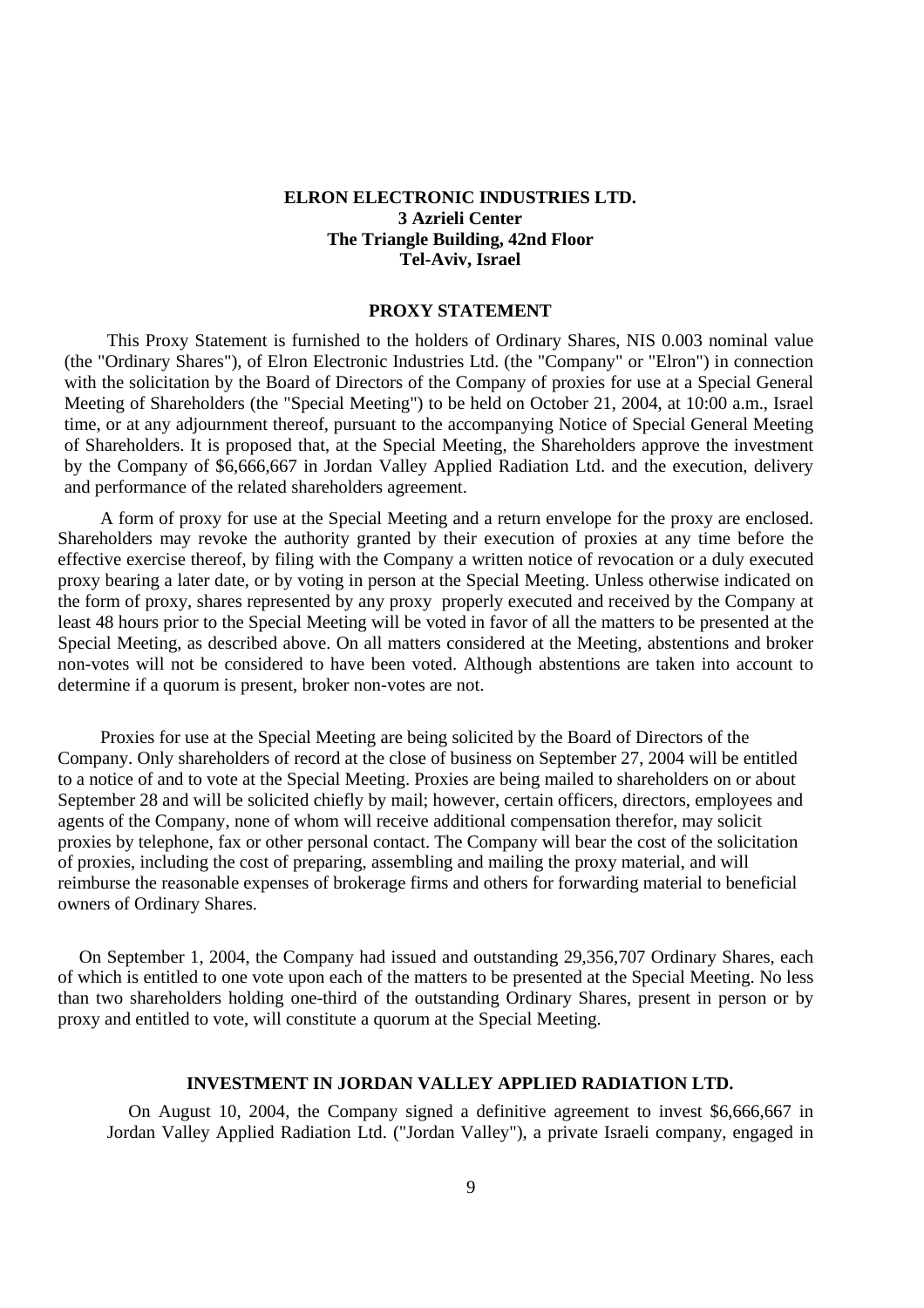developing solutions for advanced in-line thin film metrology for the semiconductor industry (the "Transaction").

Jordan Valley is currently 54% owned (indirectly) by Clal Industries and Investments Ltd. ("CII") on a fully diluted basis. CII as well as the Company's controlling shareholder, Discount Investment Corporation Ltd. ("DIC"), are subsidiaries of IDB Development Corporation Ltd. ("IDBD"). Isaac Mazor, Chief Executive Officer and founder of Jordan Valley, currently holds (together with first degree family members) approximately 27% of Jordan Valley. Mr. Mazor also holds approximately 20.5% of Dekel Advanced Technology Industries Ltd., a company which holds approximately 35.9% of Semiconductor Engineering Laboratories Ltd. (SELA), an indirectly-owned subsidiary of the Company.

 The Transaction is being brought before the shareholders for their approval as it may be deemed to be an "extraordinary transaction" under the Israeli Companies Law, 1999 ("Companies Law") by the Company with another entity, in which a "Controlling Person" of the Company as defined in the Companies Law, has a personal interest. For the purposes of the Transaction, IDBD is deemed to be the "Controlling Person". Under the Companies Law, the Transaction requires the approval of the Company's Audit Committee, Board of Directors and shareholders in a general meeting.

The Company has obtained all factual information set forth herein concerning Jordan Valley directly from Jordan Valley. Although the Company has no information which would lead it to believe that this information is not accurate in all material respects, the Company does not warrant the accuracy or completeness of this information.

Jordan Valley provides metrology solutions for thin films based on rapid, non-contacting and non-destructive x-ray technology. Semiconductor manufacturers worldwide use Jordan Valley's metrology solutions for front-end and back-end applications, including development of currentand next-generation thin films. Marketing, applications, and customer support services are headquartered in Austin, Texas. Research, development, and manufacturing are based in Migdal Ha´Emek, Israel. Additional marketing and customer support is located in Asia and Europe. Most of Jordan Valley's sales are outside Israel. . Jordan Valley employs approximately 75 employees, in Israel and in the United States.

Jordan Valley's total assets, amounted to approximately NIS16 million (approximately \$3.6 million) as of December 31, 2003 and approximately NIS21 million (approximately \$4.7 million) as of June 30, 2004. These assets are used for development, manufacturing and marketing of metrology equipment for the semiconductor market and the manufacture and marketing of equipment for the analytical market.

Jordan Valley's total liabilities, as of December 31, 2003 amounted to approximately NIS33 million (approximately \$7.3 million) of which approximately NIS16 million (approximately \$3.6 million) represented outstanding loans granted to Jordan Valley by CII. As of June 30, 2004, Jordan Valley's total liabilities amounted to approximately NIS41 million (approximately \$9.1 million) of which approximately NIS19 million (approximately \$4.2 million) represented outstanding loans granted to Jordan Valley by CII. The Jordan Valley shareholders deficiency as of December 31, 2003 amounted to NIS17 million (approximately \$3.8 million) and as of June 30, 2004 amounted to NIS19 million (approximately \$4.2 million).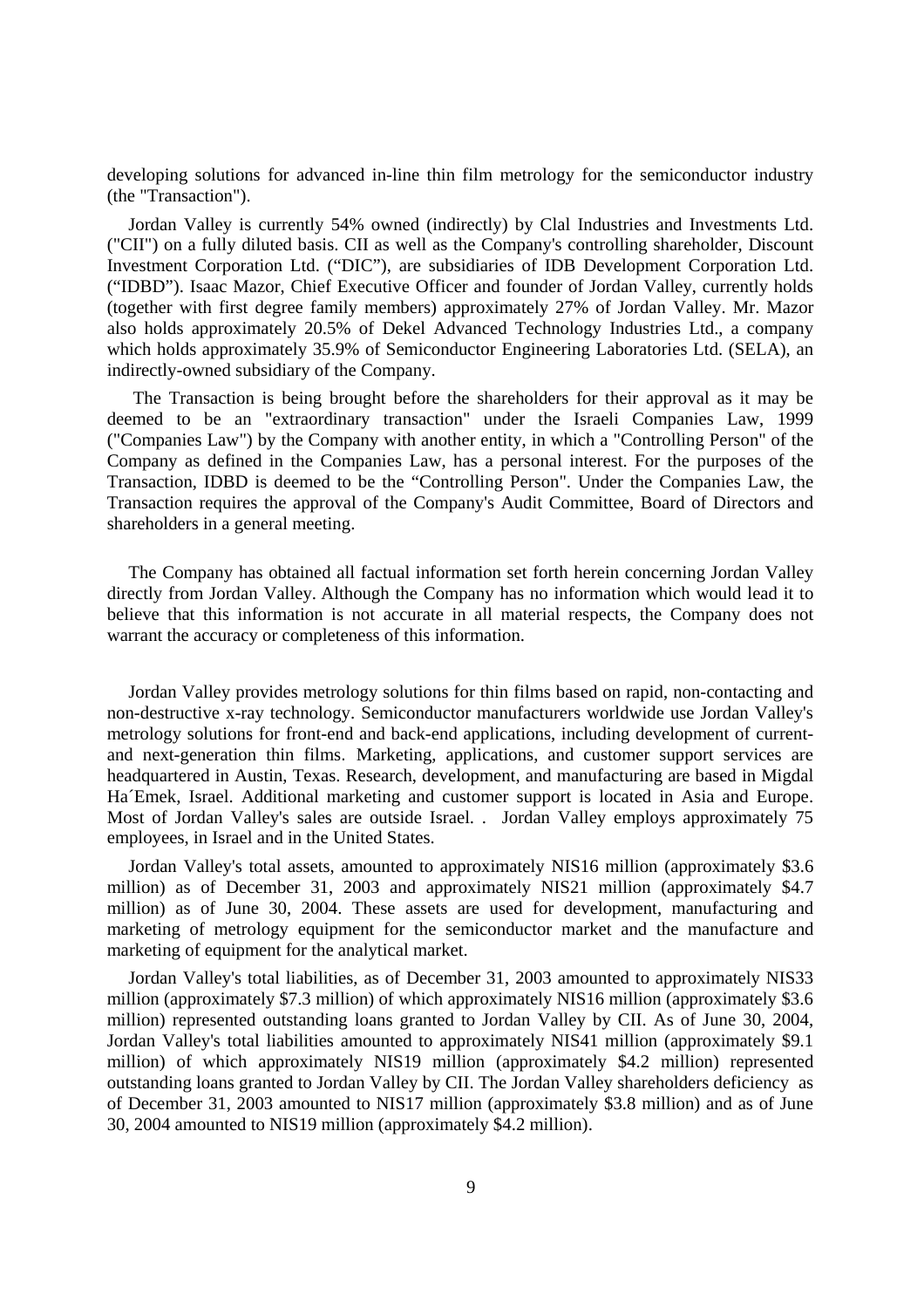Set forth below are the results of operations of Jordan Valley for the financial years ending December 31, 2002 and 2003 and the first 6 months of 2004:

|                             | 2002              | 2003              | $1 - 6/2004$      |
|-----------------------------|-------------------|-------------------|-------------------|
|                             | In NIS (millions) | In NIS (millions) | In NIS (millions) |
|                             | (1)               | (1)               | (2)               |
| <b>Sales</b>                |                   |                   |                   |
| <b>Semiconductor Market</b> | 9                 | 9                 | 11                |
| <b>Analytical Market</b>    | 6                 | 6                 | 3                 |
| Total                       | 15                | 15                | <u>14</u>         |
| <b>Operating Loss</b>       |                   |                   |                   |
| <b>Semiconductor Market</b> | (12)              | (9)               | (1)               |
| <b>Analytical Market</b>    | (1)               | (1)               | $\boldsymbol{0}$  |
| Total                       | (13)              | (10)              | (1)               |

(1) Adjusted to the Israeli Consumer Price Index as of December 2003.

(2) Nominal.

|                                                                                                    | 2002                        | 2003                        | $1 - 6/2004$                |
|----------------------------------------------------------------------------------------------------|-----------------------------|-----------------------------|-----------------------------|
| Backlog as of the end of<br>the relevant period with<br>the<br>respect<br>to<br>vear<br>following. | In US Dollars<br>(millions) | In US Dollars<br>(millions) | In US Dollars<br>(millions) |
| Semiconductor Market                                                                               | 0.0                         | 2.8                         | 5.1                         |
| <b>Analytical Market</b>                                                                           | 0.3                         | 0.2                         | 0.5                         |
| Total                                                                                              | 0.3                         | 3.0                         | 5.6                         |

## **Notes**:

(a) Jordan Valley's financial statements do not include reporting based on segments. The division between segments shown above is based on internal management reports. The total sales and operational results reflect the reviewed financial data of Jordan Valley for the period ending June 30, 2004 and the audited financial data of Jordan Valley for the periods ending December 31, 2002 and 2003 respectively, in each case prepared in accordance with Israeli generally accepted accounting principles.

(b) Towards the end of 2003, Jordan Valley completed the development of a product designated for the semiconductor market. The market penetration of the product together with the improvement in the semiconductor market led to an increase in sales and the improvement of Jordan Valley's results of operations.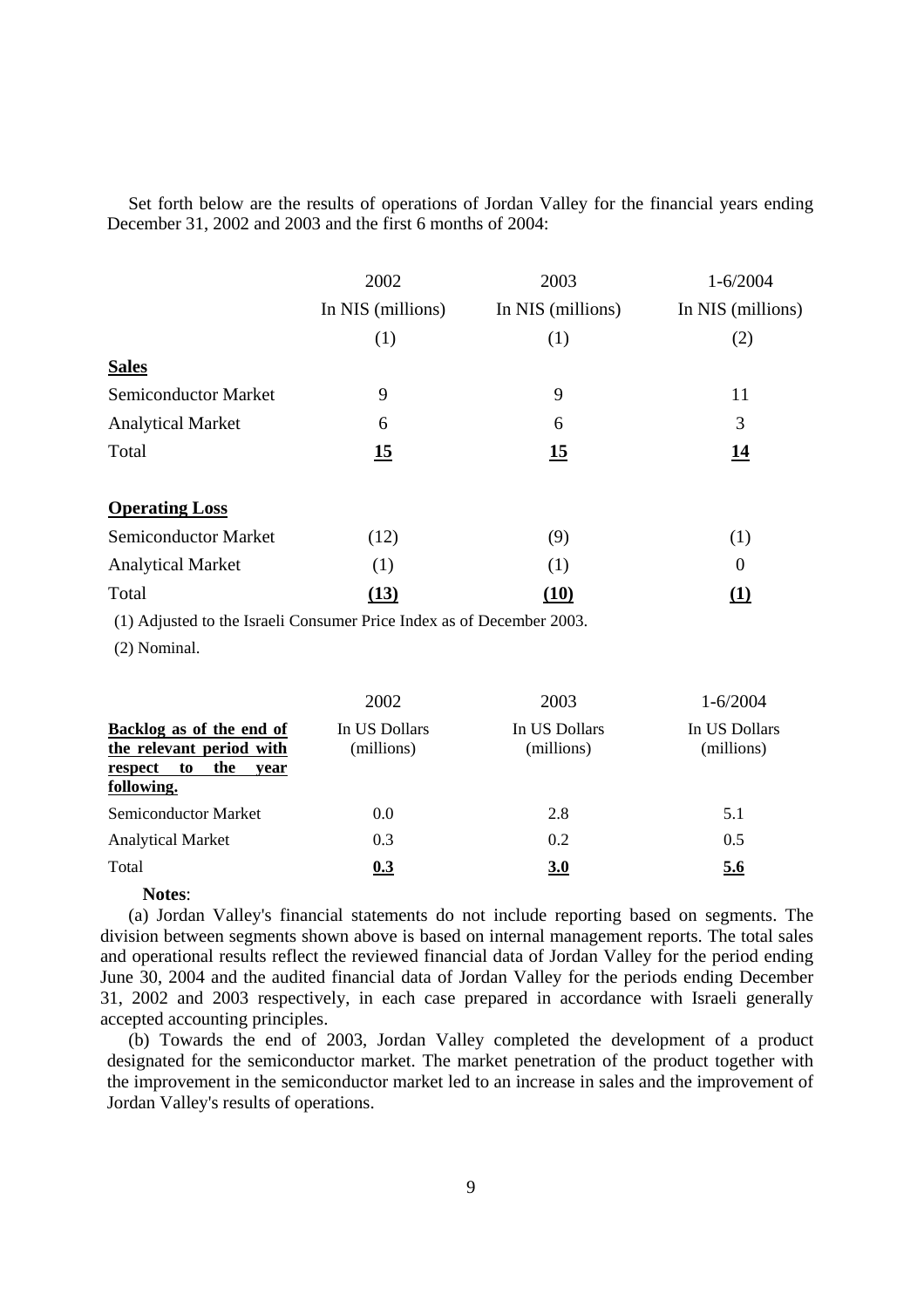Under the terms of the Transaction, the Company will invest \$6,666,667 based on an initial pre-money valuation of Jordan Valley of \$20 million (following conversion of certain loans by CII as detailed below) ("Interim Pre-Money Valuation"), in consideration for convertible Series A Preferred Shares of Jordan Valley representing 25% of the share capital of Jordan Valley, on a fully diluted basis. As a result of the Company's investment and following the conversion of certain loans by CII as detailed below, CII's holding in Jordan Valley shall decrease from 54% to approximately 40% on a fully diluted basis. The final pre-money valuation of Jordan Valley for the purposes of the Company's investment ("Final Pre-Money Valuation") and, accordingly, the Company's ownership interest, may be adjusted as follows:

- (i) If Jordan Valley's revenues from sales of capital equipment for the Semiconductor market (as calculated according to the investment agreement) ("Qualified Revenues") for the 12 month period ending June 30, 2005 ("Revenue Period") multiplied by two and a half (the "Multiple") exceeds \$20 million, the Interim Pre-Money Valuation will be increased by such excess. According to the investment agreement, Qualified Revenues shall be calculated based upon the delivery of the said equipment after acceptance at Jordan Valley's factory and provided that collectibility is reasonably assured. (According to Jordan Valley, the revenues from sales set forth in the table above are not substantially different from revenues for the same periods calculated on this basis).
- (ii) If the Qualified Revenues for the Revenue Period times the Multiple is less than \$20 million, the Interim Pre-Money Valuation will be reduced by such shortfall.
- (iii) The Interim Pre-Money Valuation shall be further (a) reduced by the amount by which the monetary value of Jordan Valley's firm orders for capital equipment for the semiconductor market as of June 30, 2005 for the 12 month period ending on June 30, 2006 is less than 50% of the Qualified Revenues during the Revenue Period or (b) increased by the amount by which the monetary value of Jordan Valley's firm orders for capital equipment for the semiconductor market as of June 30, 2005 for the 12 month period ending on June 30, 2006 exceeds 50% of the Qualified Revenues recorded during the Revenue Period. In any event such increase shall not exceed the amount representing 50% of the Qualified Revenues during the Revenue Period.
- (iv) In addition, the Final Pre-Money Valuation shall be increased by the amount of revenues deriving from Jordan Valley's sales equipment for the Analytical market during the Revenue Period up to a maximum of \$1 million.

Notwithstanding the foregoing adjustment provisions, the Final Pre-Money Valuation for the purposes of the Company's investment (following conversion of certain loans by CII as detailed below) shall not exceed \$30 million and shall not be less than \$10 million. As a result of the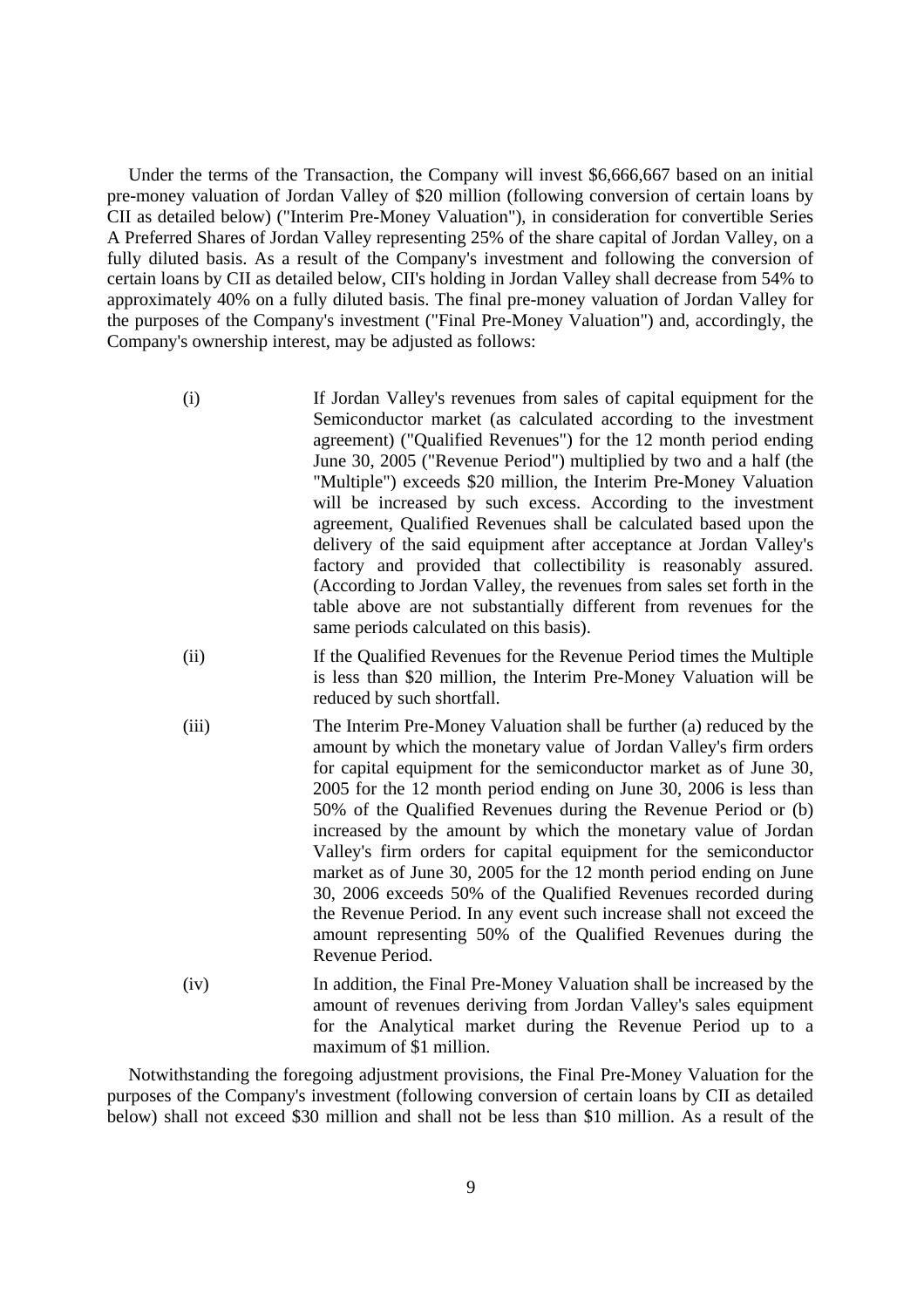above described adjustments, the Company's holding in Jordan Valley based on the Final Pre-Money Valuation may range from between approximately 18% to 40% on a fully diluted basis, without taking into account the Company's and CII's options described below.

If as a result of any adjustment, the Company's ownership interest falls below 25%, the Company has an option to increase its holdings to 25% at a price based on the Final Pre-Money valuation. If the Final Pre-Money Valuation is determined to be \$30 million, CII has an option to make an additional investment in Series A Preferred Shares of Jordan Valley up to an amount permitting CII to maintain the 8.44% interest represented by the conversion of a portion of its loans to Jordan Valley as detailed below provided that the Company's holding in Jordan Valley as a result of the exercise of its option and the exercise by CII of CII's option shall not be diluted below 25% on a fully diluted basis.

The Series A Preferred Shares to be issued to the Company shall have voting rights equal to those of the Ordinary Shares of Jordan Valley, however, the Series A Preferred Shares shall have preference over the existing share capital of Jordan Valley in the distribution of dividends or proceeds upon liquidation, merger or sale of Jordan Valley. In addition, the Company shall have other customary rights, powers and privileges granted to holders of preferred shares. These include protective rights against (i) any variation of Jordan Valley's governing documents in a manner which materially adversely affects the rights, powers or privileges of the Series A Preferred Shares except if done within the framework of a new investment in Jordan Valley or in a manner that affects all classes of shares proportionately or (ii) any change to the rights, powers and privileges of the Series A Preferred Shares. In addition, the Series A Preferred Shares are afforded full anti-dilution protection on a "full ratchet" basis for two years following the closing of the Transaction and thereafter partial anti-dilution protection on a "weighted average" basis, in the event that Jordan Valley issues additional shares at a per share price lower than the price per share determined for the purpose of the Final Pre-Money Valuation.

As part of the Transaction, the Company will enter into a shareholders agreement with CII and other shareholders of the Company relating to customary shareholder rights including the right to receive information from Jordan Valley, preemptive rights, registration rights applicable to registration of Jordan Valley's shares on any of the U.S. stock exchanges, restrictions on the transfer of shares (right of first refusal, co-sale rights) and forced sale of minority shareholdings. Provisions of the shareholders agreement relating to preemptive rights, rights of first refusal, cosale rights, forced sales, and related party transactions (described below) shall not be amended without the consent of CII as long as it holds at least 10% of Jordan Valley's issued and outstanding share capital, the Company as long as it holds at least 10% of Jordan Valley's issued and outstanding share capital, and other shareholders holding at least 5% of Jordan Valley's issued and outstanding share capital. In addition, for as long as CII and the Company are under common control, as such term is defined by the Israel Securities Law, 1968, and as long as the Company or CII hold at least 10% of Jordan Valley's issued and outstanding share capital, any related party transaction considered to be an "extraordinary transaction" as defined in the Companies Law, between Jordan Valley and only the Company and/or CII , shall require affirmative approval of the holders of at least 5% of Jordan Valley's issued and outstanding share capital (excluding the Company and CII) or, as the case may be, the affirmative vote of a board member not nominated by the Company or CII.

 The Board of Directors of Jordan Valley will consist of up to seven directors with each 15% shareholding entitling the shareholder to appoint one director. Notwithstanding the foregoing, for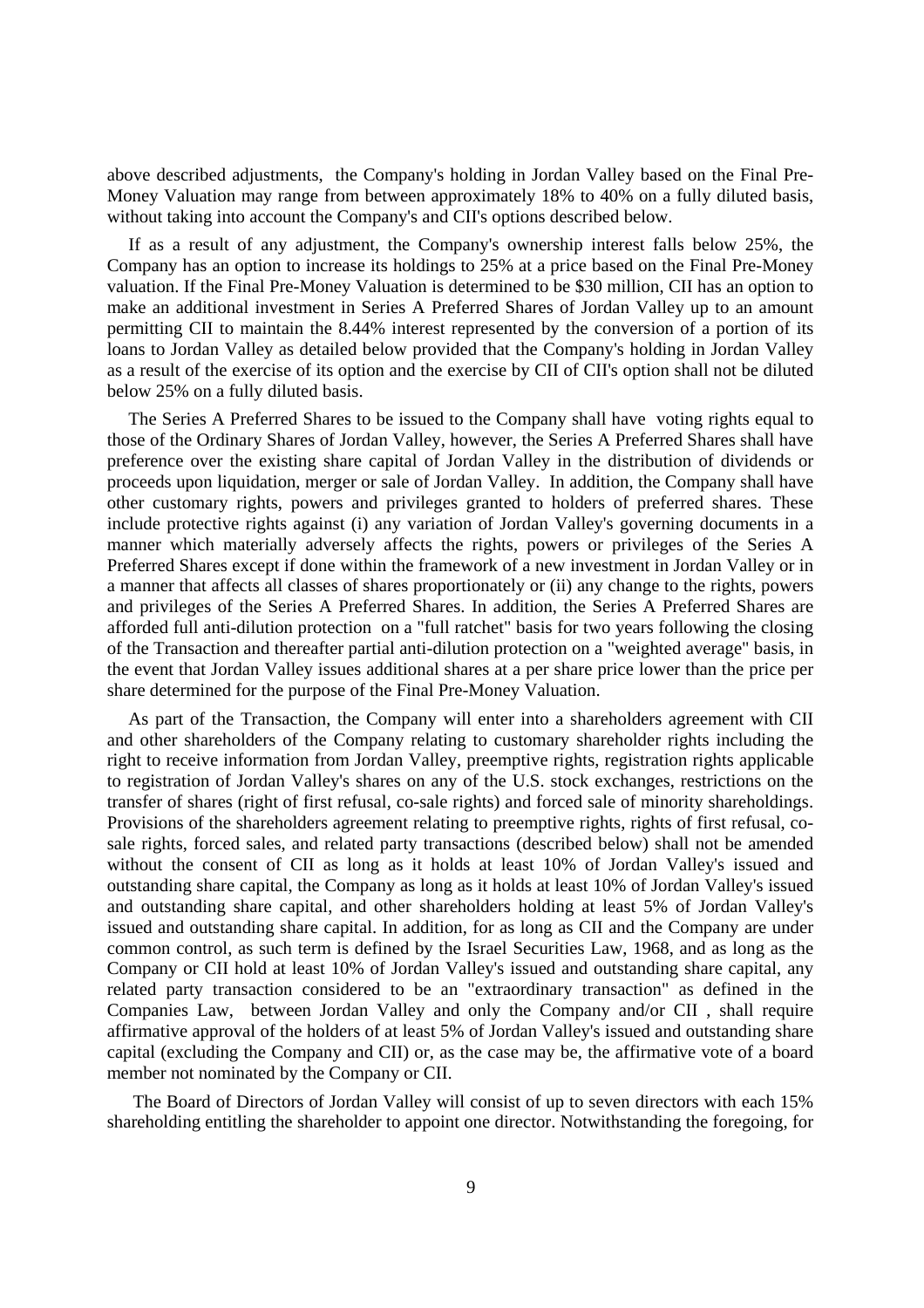as long as CII holds 40% of Jordan Valley, it shall be entitled to appoint three directors, for as long as the Company holds 25% of Jordan Valley, it shall be entitled to appoint two directors and for as long as Isaac Mazor holds 11% of Jordan Valley, he shall be entitled to appoint one director.

Prior to the Transaction, CII had advanced loans to Jordan Valley in the total amount of \$3,750,000 plus accrued interest at rates of 5% or 8%, per annum amounting to approximately \$577,000 as of September 20, 2004. As part of the Transaction, these loans will be converted/repaid in the following manner:

- (i) 2,250,000 will be automatically converted into Series A Preferred Shares of Jordan Valley on the same terms as the Company's investment representing 8.44% of Jordan Valley on a fully diluted basis;
- (ii) \$800,000 will be immediately repaid by Jordan Valley to CII at the closing of the Transaction;
- (iii) Accrued interest from the date of the grant of each of the loans until the closing of the Transaction will be immediately repaid by Jordan Valley to CII at the closing of the Transaction; and
- (iv)\$700,000 shall remain as a loan to Jordan Valley accrueing interest at the rate of 5% per annum (compounded annually) and shall only be repaid at the end of each quarter in which Jordan Valley has shown operating profits commencing at the end of the first such quarter, and such repayments shall be in amounts of 50% of the operating profit shown.

Jordan Valley will indemnify the Company for damages or losses caused by any misrepresentation or breach of warranty, subject to certain limitations prescribed in the investment agreement.

The Transaction is subject to certain conditions precedent set forth in the investment agreement including receipt of certain regulatory approvals and the approval of the shareholders of the Company, CII and Jordan Valley. If the closing of the Transaction does not take place on or before December 30, 2004, then the investment agreement shall terminate.

The investment in Jordan Valley by the Company is consistent with the Company's strategy of investing in Israel-related technologies focusing on specific fields including the semiconductor industry. The Audit Committee and the Board of Directors have unanimously approved this transaction. Four out of the eleven members of our Board of Directors, namely Messrs. Ami Erel, Dori Manor, Avi Fischer and Oren Lieder may be deemed to have a personal interest in the Transaction by virtue of their positions as directors and/or officers of DIC and/or CII and/or IDBD and/or IDBH, as a result of which none of them were present during the Audit Committee's or Board of Directors' deliberations or vote with respect to the Transaction.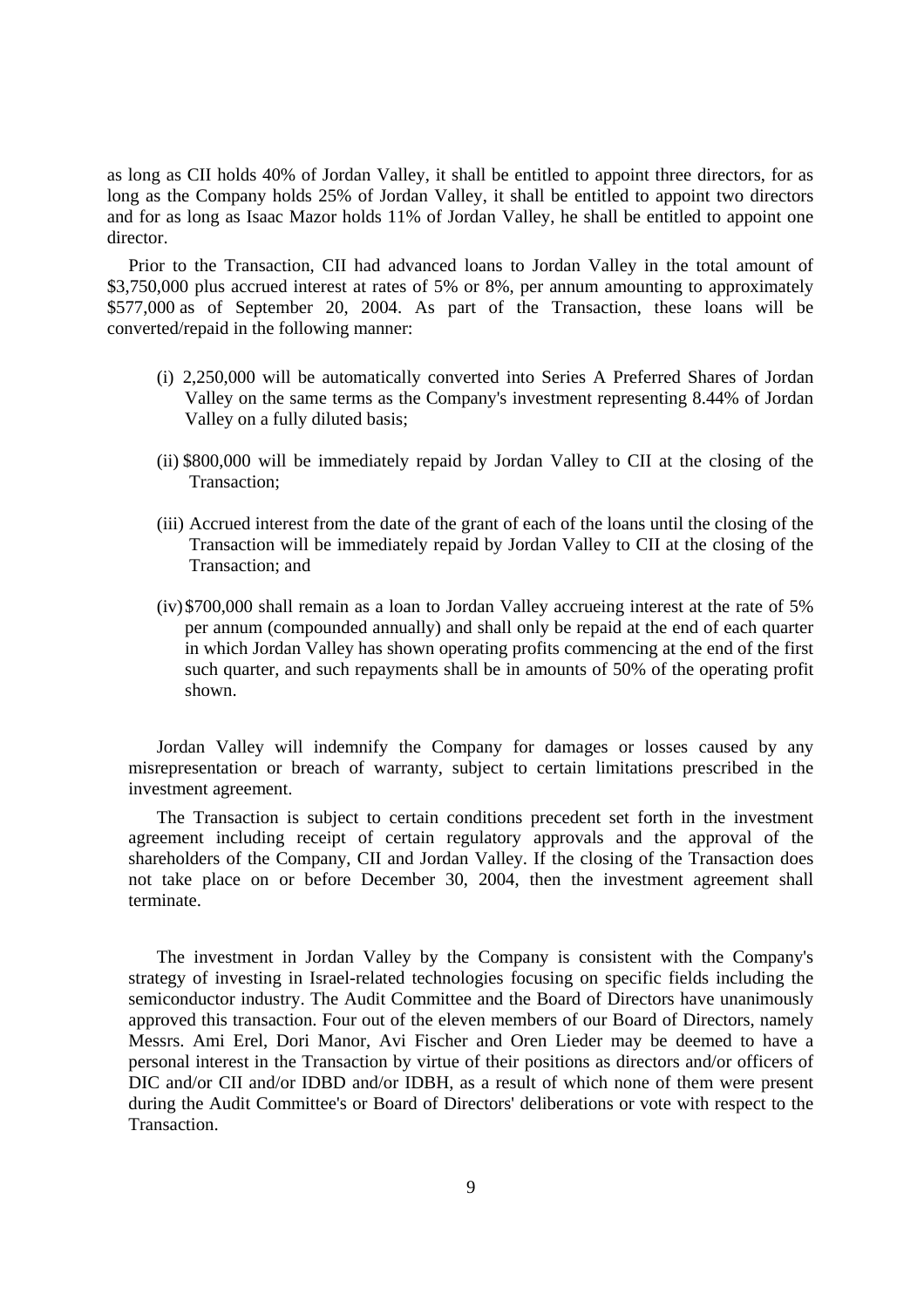It is proposed that at the Special Meeting, the following Resolution be adopted:

"**RESOLVED**, that the investment by the Company of \$6,666,667 in Jordan Valley Applied Radiation Ltd., substantially on the terms and conditions as described in the Company's Proxy Statement, dated September 28, 2004 and the Company's execution, delivery and performance of the related shareholders agreement be, and hereby is, approved and ratified."

The affirmative vote of shareholders represented at the Special Meeting in person or by proxy and holding Ordinary Shares conferring in the aggregate at least a majority of the votes actually cast is necessary for the approval of the proposed Resolution. Since the proposed investment in Jordan Valley may be deemed to be an extraordinary transaction with another entity in which a "Controlling Person" in the Company has a personal interest, the approval of the resolution will require that either: (i) the majority of shares voting at the Special Meeting includes at least one third (1/3) of the shares of shareholders who do not have a personal interest in the approval of the resolution and who are present and voting in person or by proxy, at the Special Meeting (without taking into account abstentions); or (ii) the total number of shares voted against the proposal by shareholders without a personal interest does not exceed one percent (1%) of the aggregate voting rights in the Company.

**The Audit Committee and the Board of Directors recommend a vote FOR approval of this proposed Resolution.** 

## **BENEFICIAL OWNERSHIP OF SECURITIES**

#### **BY CERTAIN BENEFICIAL OWNERS AND MANAGEMENT**

The following table sets forth, as of September 1, 2004, unless otherwise specified, the number of Ordinary Shares owned by all shareholders known to us to own more than 5% of our Ordinary Shares and by all officers and directors as a group:

| <b>Name and Address</b>                                      | Number of<br><b>Ordinary Shares</b> | <b>Percent of</b><br>Ordinary<br><b>Shares</b> |
|--------------------------------------------------------------|-------------------------------------|------------------------------------------------|
| Discount Investment Corporation Ltd. (1)<br>Tel Aviv, Israel | 13,443,658                          | 45.80%                                         |
| Bank Leumi Group (2)<br>Tel Aviv, Israel                     | 2,112,306                           | 7.20%                                          |
| Bank Hapoalim Group (3)<br>Tel Aviv, Israel                  | 1,671,556                           | 5.69%                                          |
| Clal Insurance Group $(4)^*$<br>Tel Aviv, Israel             | 486,782                             | 1.66%                                          |
| All Officers $\&$ Directors as a group (5)                   | 245,755                             | 0.84%                                          |

\* less than 5%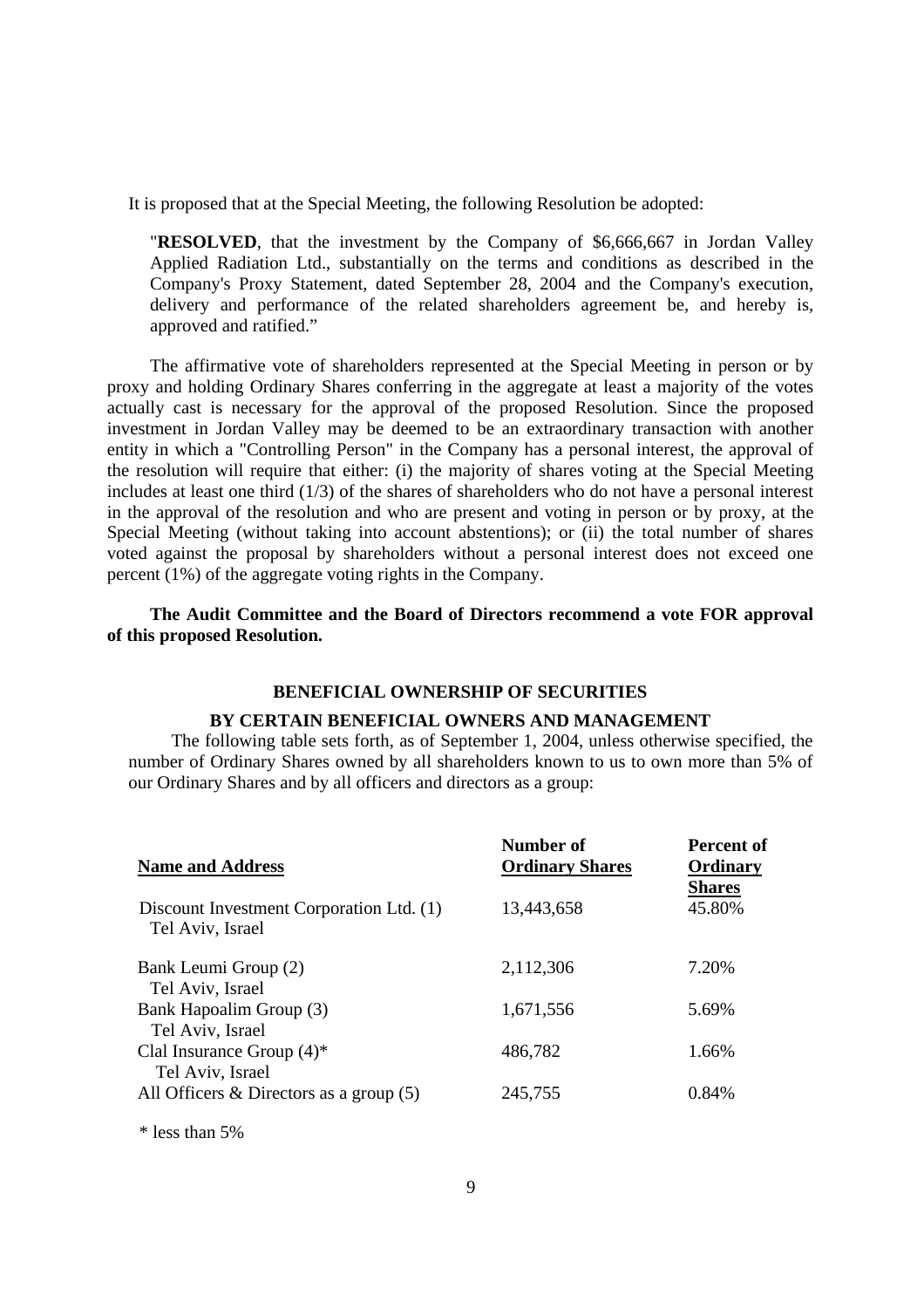(1) IDB Holding Corporation Ltd. ("IDBH") is the parent of IDBD, which, in turn, is the parent of DIC and Clal Insurance Enterprise Holdings Ltd. ("Clal"). IDBH, IDBD, DIC and Clal are public companies traded on the Tel Aviv Stock Exchange.

Since May 19, 2003, approximately 51.7% of the outstanding share capital of IDBH has been owned by a group comprised of: (i) Ganden Investments I.D.B. Ltd. ("Ganden Investments"), a private Israeli company controlled by Nochi Dankner and his sister, Shelly Bergman, which holds 31.02% of the equity of and voting power in IDBH; (ii) Manor Investments-IDB Ltd. ("Manor Investments"), a private Israeli company controlled by Ruth Manor, which hold 10.34% of the equity of and voting power in IDBH; and (iii) Avraham Livnat Investments (2002) Ltd. ("Livnat Investments"), a private Israeli company controlled by Avraham Livnat which holds 10.34% of the equity of and voting power in IDBH. Ganden Investments, Manor Investments and Livnat Investments, owning in the aggregate approximately 51.7% of the equity of and voting power in IDBH, entered into a Shareholders Agreement relating, among other things, to their joint control of IDBH, the term of which is until May 19, 2023.

In addition, another private Israeli company controlled by Nochi Dankner and his sister, Shelly Bergman, which is the parent company of Ganden Investments, holds approximately 0.17% of the equity and voting power of IDBH. Shelly Bergman holds approximately 5.7% of the equity of and voting power in IDBH. Another private Israeli company controlled by Ruth Manor, which is the parent company of Manor Investments, holds approximately 0.04% of the equity and voting power in IDBH and another private Israeli company controlled by Avraham Livnat, which is the parent company of Livnat Investments, holds approximately 0.04% of the equity and voting power in IDBH.

Nochi Dankner is Chairman of IDBH, IDBD and DIC and a director of Clal. Shelly Bergman and Zvi Livnat are directors of each of IDBH, IDBD and DIC. Isaac Manor (the husband of Ruth Manor) is a director of IDBH, IDBD, DIC and Clal and Dori Manor (the son of Isaac and Ruth Manor) is a director of IDBH, IDBD, DIC and the Company.

 (2) The Bank Leumi Group is comprised of the holdings of mutual and provident funds that are controlled by Bank Leumi. As of September 1, 2004, the State of Israel held approximately 36.85% of the outstanding shares of Bank Leumi. The balance of the shares of Bank Leumi were held as follows:(i) Shlomo Eliahu Holdings Ltd. and affiliated companies held approximately 10% of Bank Leumi's shares; (ii) mutual funds of the Bank Hapoalim group held approximately 5.76% of Bank Leumi's shares; and (iii) the public held the remainder of Bank Leumi's shares.

 (3) The Bank Hapoalim Group is comprised of the holdings of mutual and provident funds that are controlled by Bank Hapoalim B.M. As of September 1, 2004, the shares of Bank Hapoalim are held by Arison Holdings (1998) Ltd. which holds 20.69%, Israel Salt Industries (1998) Ltd. which holds 10.93%, the public which holds 55.55% and other shareholders each holding less than 5%.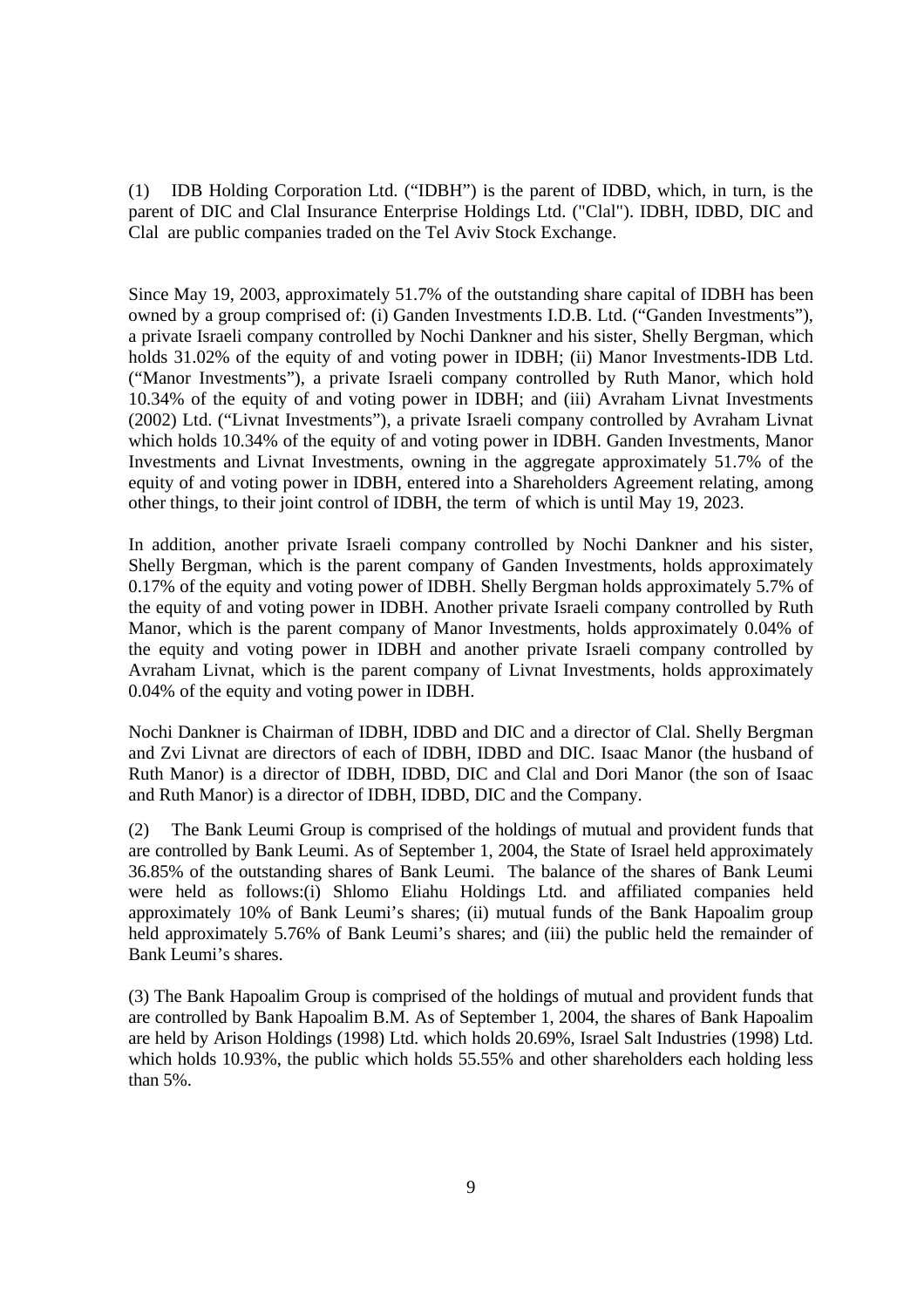(4) The Clal Insurance Group is comprised of Clal and its subsidiary companies, which are deemed to be major shareholders. Clal is majority owned by IDBD, the parent company of DIC, which is a controlling shareholder of the Company. The other major shareholder of Clal is Bank Hapoalim, which holds approximately 17.92% of Clal's shares. None of the remaining shareholders of Clal holds more than 5% of its shares.

 (5) This amount includes 244,515 shares underlying options that are currently exercisable or that will become exercisable within 60 days of September 1, 2004. This amount does not include any shares that may be deemed to be beneficially owned by directors who are affiliated with DIC.

Except as described in this Proxy Statement, the Board of Directors is not aware of any matter that is going to be proposed at the Special Meeting.

By Order of the Board of Directors,

AMI EREL DORON BIRGER

*Chairman of the Board of Directors President & Chief Executive Officer* 

Dated: September 28, 2004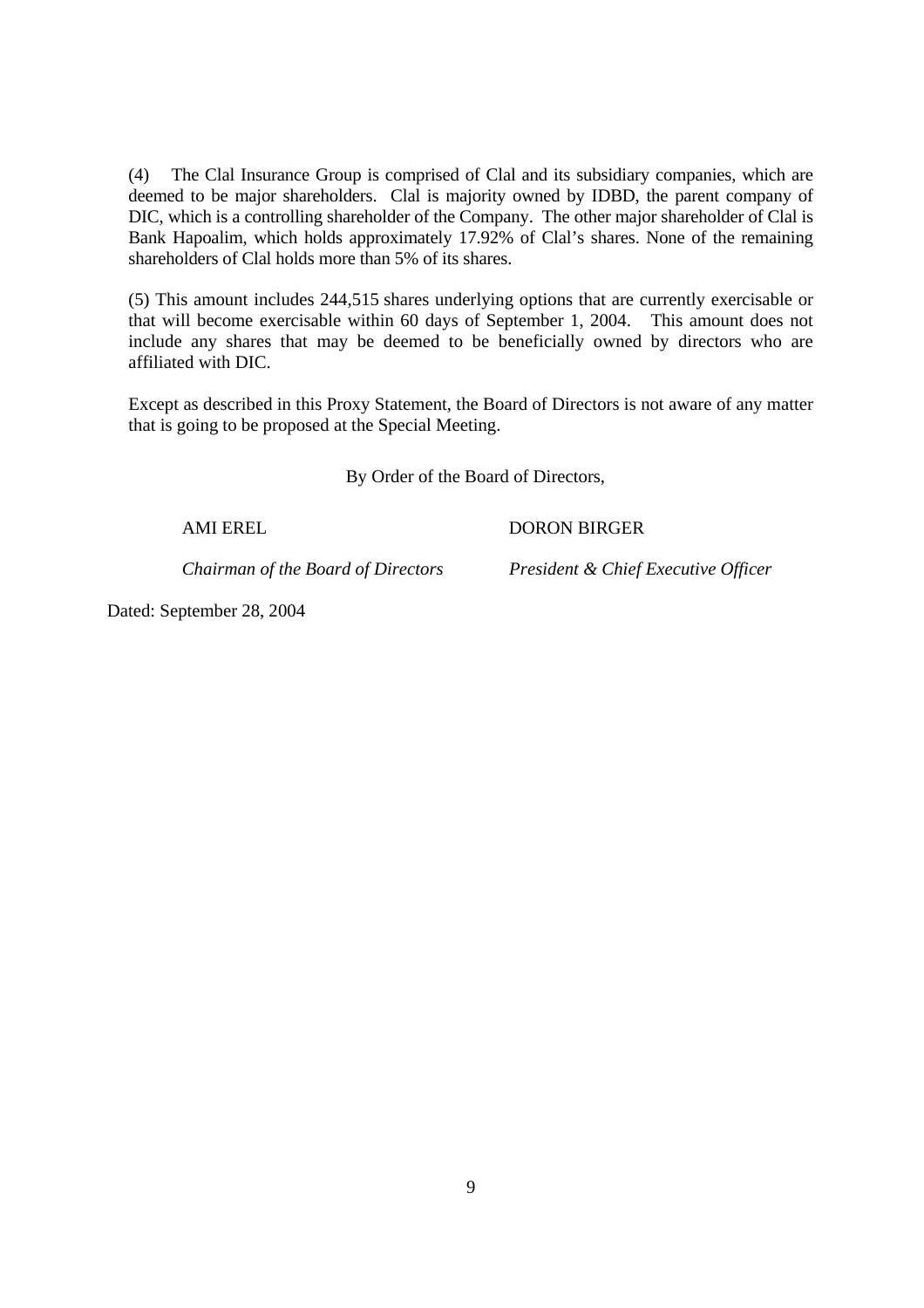# **ELRON ELECTRONIC INDUSTRIES LTD. THIS PROXY SOLICITED BY THE BOARD OF DIRECTORS FOR THE SPECIAL MEETING OF SHAREHOLDERS TO BE HELD ON OCTOBER 21, 2004**

The undersigned hereby constitutes and appoints DORON BIRGER and PAUL WEINBERG and each of them, the true and lawful attorneys, agents and proxies of the undersigned, with full power of substitution, to vote with respect to all of the Ordinary Shares of ELRON ELECTRONIC INDUSTRIES LTD. (the "Company"), standing in the name of the undersigned at the close of business on September 27, 2004 at the Special General Meeting of Shareholders of the Company to be held at the offices of the Company at 3 Azrieli Center, The Triangle Building, 42nd Floor, Tel-Aviv, Israel, on October 21, 2004, at 10:00, Israel time and at any and all adjournments thereof, with all power that the undersigned would possess if personally present and especially (but without limiting the general authorization and power hereby given) to vote as follows:

1. Approval of the investment by the Company of US\$6,666,667 in Jordan Valley Applied Radiation Ltd and the Company's execution, delivery and performance of the related shareholders agreement.

| $\Box$ FOR | $\Box$ AGAINST | $\Box$ ABSTAIN |
|------------|----------------|----------------|
|            |                |                |

Under the Companies law, 1999 you are required to indicate whether or not you have a personal interest in the resolution described in proposal 1 which shall include the personal interest of any of your relatives or any entity in which you or any of your relatives:

- •holds 5% or more of the issued and outstanding share capital or voting rights, or
- •has the power to appoint one or more directors or a general manager (which in Israel is the equivalent of a president in the United States) , or
- •is a director or a general manager.

An interest resulting merely from the holding of a company's shares shall not be deemed to be a personal interest.

### **PLEASE STATE WHETHER OR NOT YOU HAVE A PERSONAL INTEREST IN THE RESOLUTION DESCRIBED IN THIS PROPOSAL 1.**